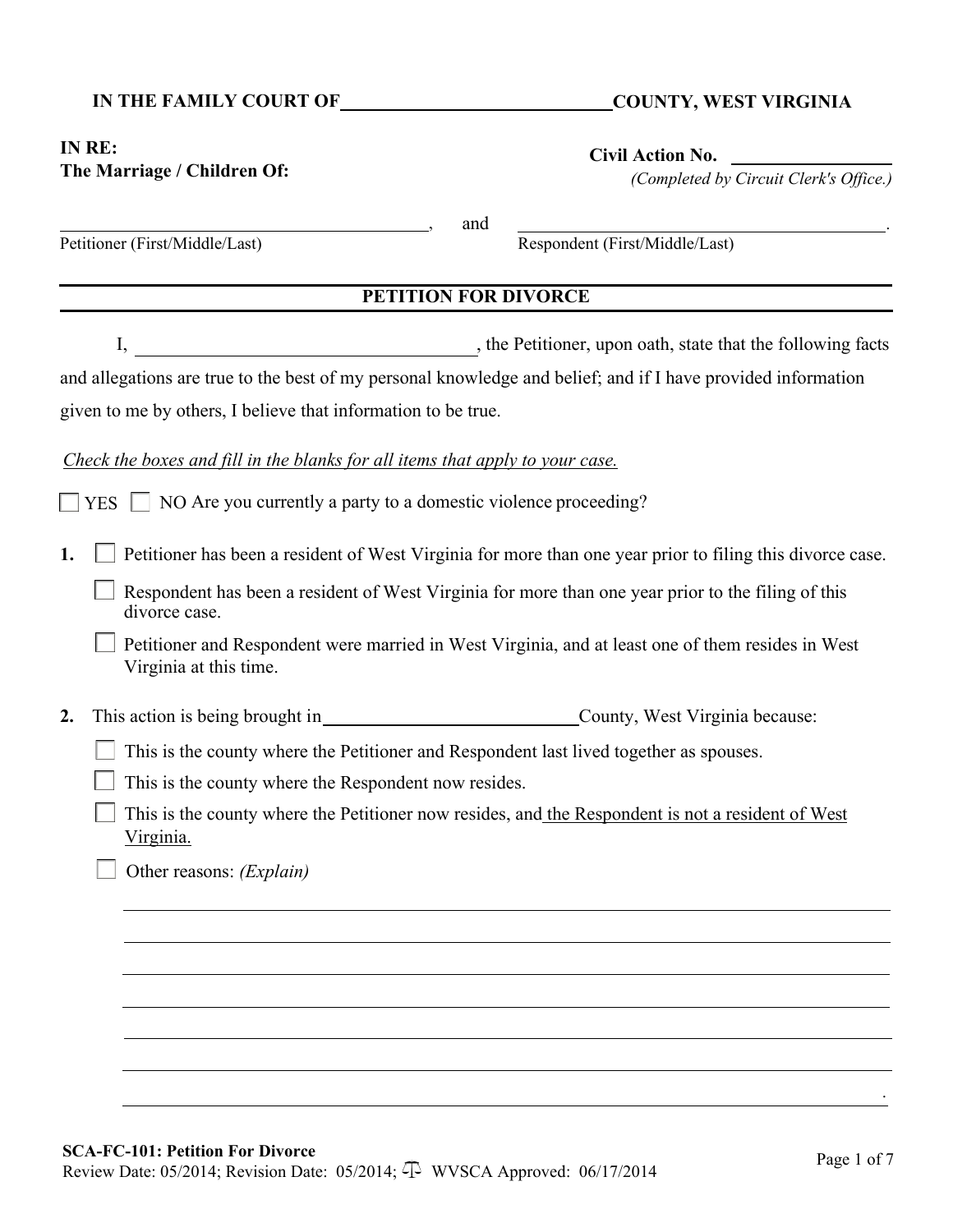|                                                                           | 3. Petitioner currently resides in<br><u>County</u> , West Virginia.                                      |                                                            |                                               |               |  |
|---------------------------------------------------------------------------|-----------------------------------------------------------------------------------------------------------|------------------------------------------------------------|-----------------------------------------------|---------------|--|
| 4.                                                                        | Respondent currently resides: (Check only one of the following three items.)                              |                                                            |                                               |               |  |
| In County, West Virginia.                                                 |                                                                                                           |                                                            |                                               |               |  |
|                                                                           | At an address unknown to the Petitioner.                                                                  |                                                            |                                               |               |  |
|                                                                           | Out of state, where the last known address was                                                            |                                                            |                                               |               |  |
|                                                                           |                                                                                                           |                                                            |                                               |               |  |
|                                                                           |                                                                                                           |                                                            |                                               |               |  |
|                                                                           | 5. Petitioner and Respondent were married in<br><u>County</u> , in the state of                           |                                                            |                                               |               |  |
|                                                                           |                                                                                                           |                                                            | $\frac{1}{2}$ , on the day of $\frac{1}{2}$ . |               |  |
|                                                                           |                                                                                                           |                                                            |                                               |               |  |
|                                                                           | 6. Petitioner and Respondent last lived together as spouses in County, in the state                       |                                                            |                                               |               |  |
|                                                                           | of at the address of                                                                                      |                                                            |                                               |               |  |
|                                                                           |                                                                                                           |                                                            |                                               |               |  |
|                                                                           | that separation has been continuous and uninterrupted since that date.                                    |                                                            |                                               |               |  |
| 7.                                                                        | $YES \tNO a.$ Is either party to this case under the age of eighteen?                                     |                                                            |                                               |               |  |
|                                                                           | $YES \tNOB$ . Is either party to this case currently serving on active duty with the military services of |                                                            |                                               |               |  |
|                                                                           |                                                                                                           | the United States?                                         |                                               |               |  |
|                                                                           | YES NO c. Is either party to this case legally incompetent?                                               |                                                            |                                               |               |  |
|                                                                           | <b>YES</b>                                                                                                | NO d. Is either party to this case currently incarcerated? |                                               |               |  |
| 8.                                                                        | Petitioner and Respondent are the parents of:                                                             |                                                            |                                               |               |  |
| No children were born during this marriage, and no children are expected. |                                                                                                           |                                                            |                                               |               |  |
|                                                                           | The children whose names and dates of birth are:                                                          |                                                            |                                               |               |  |
|                                                                           | <b>Name</b>                                                                                               | <b>Date of Birth</b>                                       | <b>Name</b>                                   | Date of Birth |  |
|                                                                           |                                                                                                           |                                                            |                                               |               |  |
|                                                                           |                                                                                                           |                                                            |                                               |               |  |
|                                                                           |                                                                                                           |                                                            |                                               |               |  |
|                                                                           |                                                                                                           |                                                            |                                               |               |  |

*In the rest of this Petition, "the children" always means the children whose names you just listed.* 

 $\Box$  A child is currently expected, and the estimated date of delivery is  $\Box$  /  $\Box$ 

## **SCA-FC-101: Petition For Divorce**

SCA-FC-I01: Fettion For Divorce<br>Review Date: 05/2014; Revision Date: 05/2014;  $\Phi$  WVSCA Approved: 06/17/2014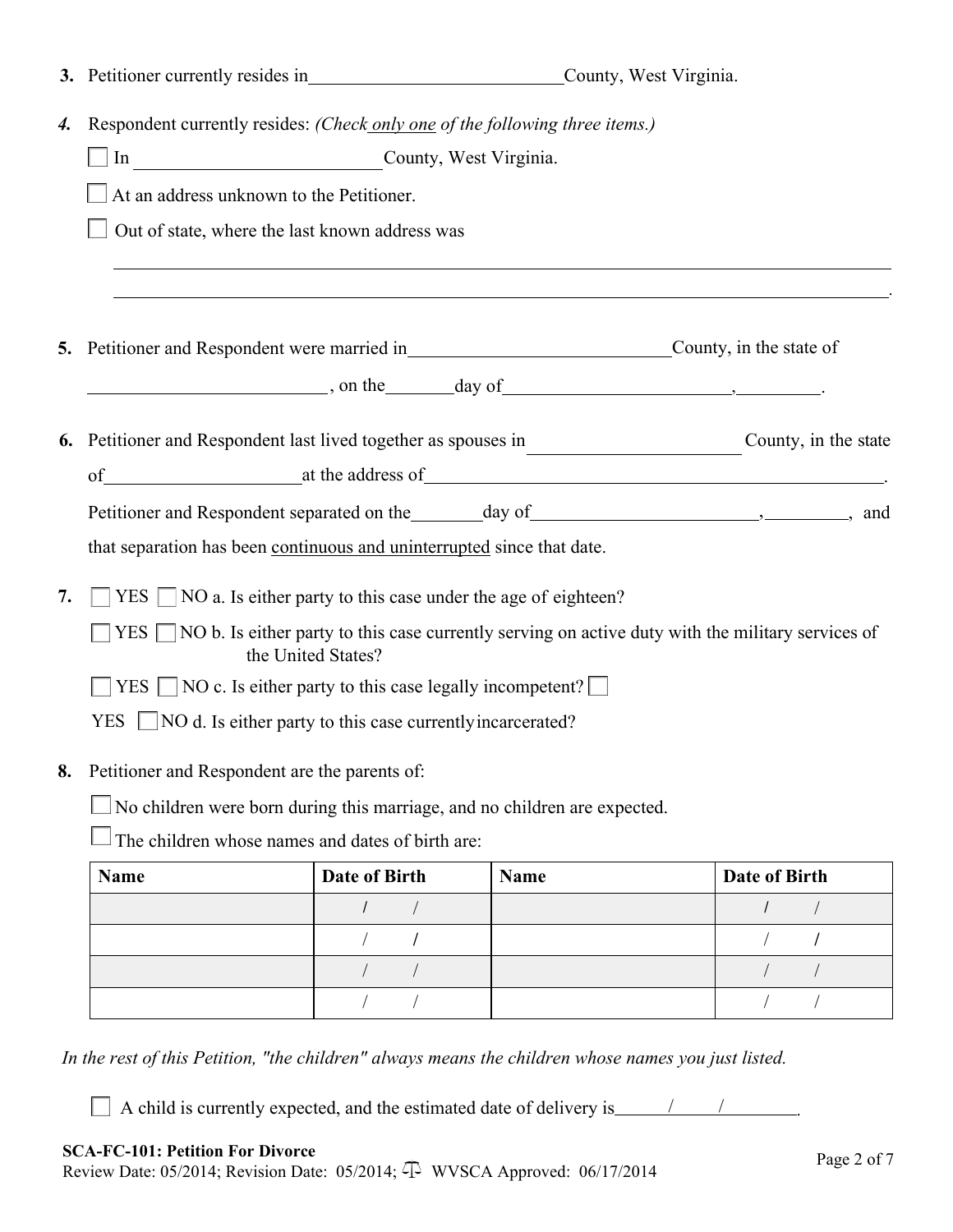|  |  | 9. The children currently live with: Petitioner $\Box$ Respondent. |  |  |
|--|--|--------------------------------------------------------------------|--|--|
|--|--|--------------------------------------------------------------------|--|--|

Another person, or persons, whose name(s) and address(es) are:

*10.* During the last five years, if any of the children have lived at addresses other than their current address, use the following space to list where they lived, and for how long. *If there is not enough room in the following space, use an additional sheet of paper.* 

I have attached additional sheet(s).

| <b>Child's Name</b> | <b>Address</b> | <b>Date of Residence</b> |
|---------------------|----------------|--------------------------|
|                     |                |                          |
|                     |                |                          |
|                     |                |                          |
|                     |                |                          |
|                     |                |                          |

**11.** Who provides health insurance for the children?

|                                                  | $\Box$ Petitioner $\Box$ Respondent | $\Box$ Medicaid | $\Box$ WV CHIP |  |  |  |
|--------------------------------------------------|-------------------------------------|-----------------|----------------|--|--|--|
| $\Box$ Another person, whose name and address is |                                     |                 |                |  |  |  |
|                                                  |                                     |                 |                |  |  |  |

 $\Box$  The children DO NOT have health insurance coverage.

**The West Virginia Children's Health Insurance Program (WV CHIP) can help parents obtain free or low cost health care for their children. For more information, call 1-877-982-2447, or ask the Family Court staff about WV CHIP.**

**12.** Answer all of the following questions.

| $\Box$ YES $\Box$ NO a. Has the Petitioner been a party or witness in any other proceeding, in any state,<br>concerning the allocation of custodial responsibility for the children?    |
|-----------------------------------------------------------------------------------------------------------------------------------------------------------------------------------------|
| $\Box$ YES $\Box$ NO b. Is the Petitioner aware of any other proceeding, past or present, in any state,<br>concerning allocation of custodial responsibility for the children?          |
| $\Box$ YES $\Box$ NO c. Is the Petitioner aware of any person other than the parties to this case who has<br>physical custody of or claims any custodial right concerning the children? |

## **SCA-FC-101: Petition For Divorce**

SCA-FC-I01: Fettion For Divorce<br>Review Date: 05/2014; Revision Date: 05/2014;  $\Phi$  WVSCA Approved: 06/17/2014

.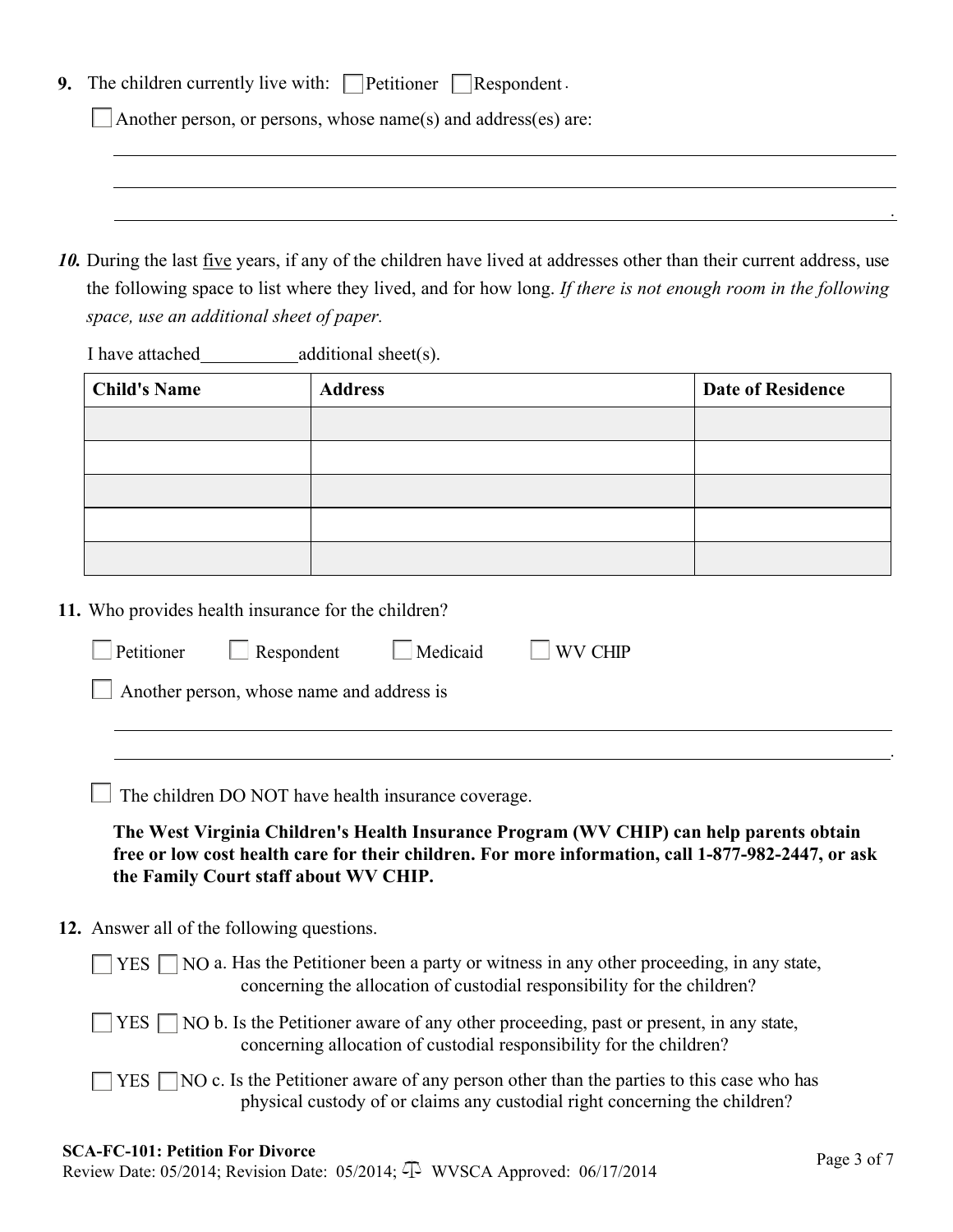**13.** Check all of the following items that apply.

 $\Box$  The children have resided in West Virginia for at least 6 months immediately preceding the filing of this case, or from birth if less than six months old.

 $\Box$  The Petitioner believes it is in the best interest of the children for a West Virginia court to assume jurisdiction of this case, because one or both parents have a significant connection to West Virginia, and West Virginia is the location of a substantial number of witnesses and/or other sources of evidence relating to the children's care and upbringing.

 $\Box$  The children are now present in West Virginia, and have been abandoned here.

The children are now present in West Virginia, and the Petitioner believes it is necessary for a West Virginia court to assume jurisdiction of this case on an emergency basis to protect the children, because the children have been subjected to or threatened with mistreatment or abuse, or have otherwise been neglected, or are depending on persons other than their parents.

 $\Box$  The Petitioner believes no other state has jurisdiction over this case, and it would be in the children's best interest for a West Virginia court to assume jurisdiction.

Another state has declined to assume jurisdiction over this case on the ground West Virginia is the best place to decide matters relating to the allocation of custodial responsibility for the children, and for this reason, the Petitioner believes it would be in the children's best interest for a West Virginia court to assume jurisdiction.

**14.** Check all of the following items that apply to your case.

 $\Box$  Prior to the separation, both parents performed a reasonable share of the caretaking and parenting functions for the children. For this reason, the Petitioner believes it is appropriate for the parents to continue to share the authority for making significant decisions relating to the children's care and upbringing. The Petitioner also believes custodial responsibility for the children should be allocated in proportion to the time each parent spent in caretaking and parenting functions before the separation.

**Prior to the separation, the Petitioner performed most, if not all of the caretaking and parenting** functions for the children. For this reason, the Petitioner believes it is appropriate for the Petitioner to have sole authority for making significant decisions relating to the children's care and upbringing. The Petitioner also believes custodial responsibility for the children should be allocated between the parties in proportion to the time each parent spent performing caretaking duties prior to the parties' separation.

**15.** Check all of the following items that apply to your case.

The Respondent has:

Abused, neglected, or abandoned one or more of the children.

Sexually assaulted or abused one or more of the children.

Engaged in acts of domestic violence.

Repeatedly interfered with Petitioner's access to or contact with the children.

Repeatedly made false reports or accusations of domestic violence or child abuse.

#### **SCA-FC-101: Petition For Divorce**

SCA-FC-I01: Fettion For Divorce<br>Review Date: 05/2014; Revision Date: 05/2014;  $\Phi$  WVSCA Approved: 06/17/2014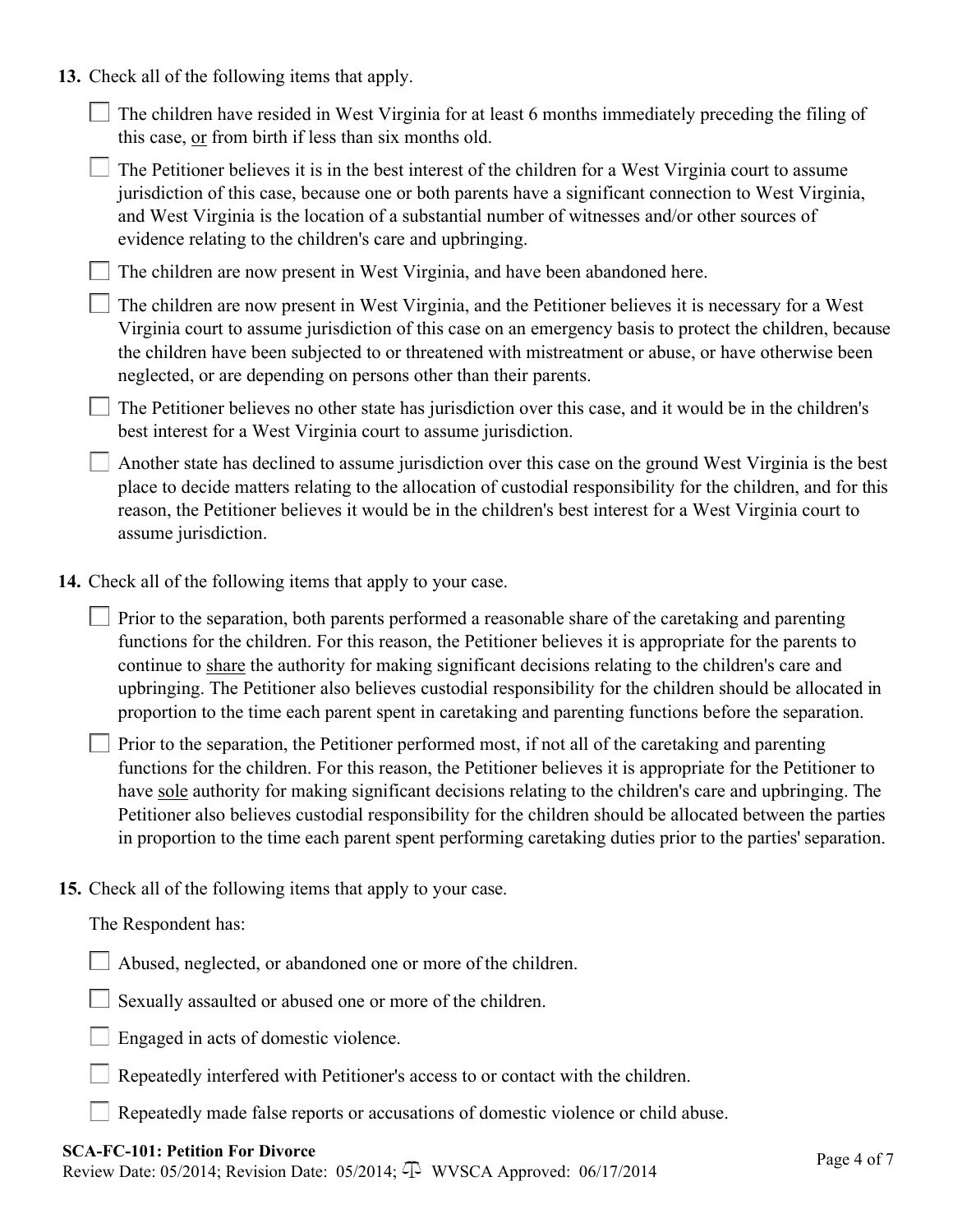**15.** (continued) Check all of the following items that apply to your case.

For these reasons, the Petitioner believes:

| $\Box$ It is in the children's best interest that the authority for making significant decisions relating to the |
|------------------------------------------------------------------------------------------------------------------|
| children's care and upbringing be allocated to the Petitioner alone.                                             |

- $\Box$  The court should impose limits on the Respondent's custodial responsibility for, and contact with, the children.
- The Respondent should not be allocated any custodial responsibility, or permitted any contact with the children unless the court specifically finds such custodial responsibility or contact will not endanger the children, or the Petitioner.
- 16.  $\Box$  Petitioner is in need of spousal support.
- **17.** Petitioner is in need of support for the minor children.
- 18.  $\Box$  Over the course of the marriage, the Petitioner and Respondent have accumulated marital property and/or debts which the Court will have to divide.
- **19.** Petitioner wishes to resume using the name
- **20.** Irreconcilable differences have arisen between the parties.
- 21. **The parties have lived separate and apart without cohabitation for one year or more.**
- 22.  $\Box$  The Respondent has inflicted cruel and inhuman treatment upon the Petitioner which has destroyed or tended to destroy the mental or physical well-being of the Petitioner, and which renders continued cohabitation with the Respondent unsafe and unendurable.
- 23. **Other grounds for divorce:**

*(Consult the Code of West Virginia for information regarding the grounds for divorce.)* 

THEREFORE, the Petitioner asks the Court to grant a divorce, and to grant such other relief as the Court considers proper, including the matters specifically stated below:

Approve the Proposed Parenting Plan filed by the Petitioner.

 $\Box$  Order the Respondent to pay support for the minor children.

 $\Box$  Order the Respondent to maintain health insurance coverage on the children, if reasonably available, and to assist with reasonable health care expenses not covered by insurance or by a government medical card.

Order the Respondent to pay spousal support.

Make a fair and equitable division of marital property.

Award the Petitioner / Respondent the exclusive use and possession of the marital home

located at .

.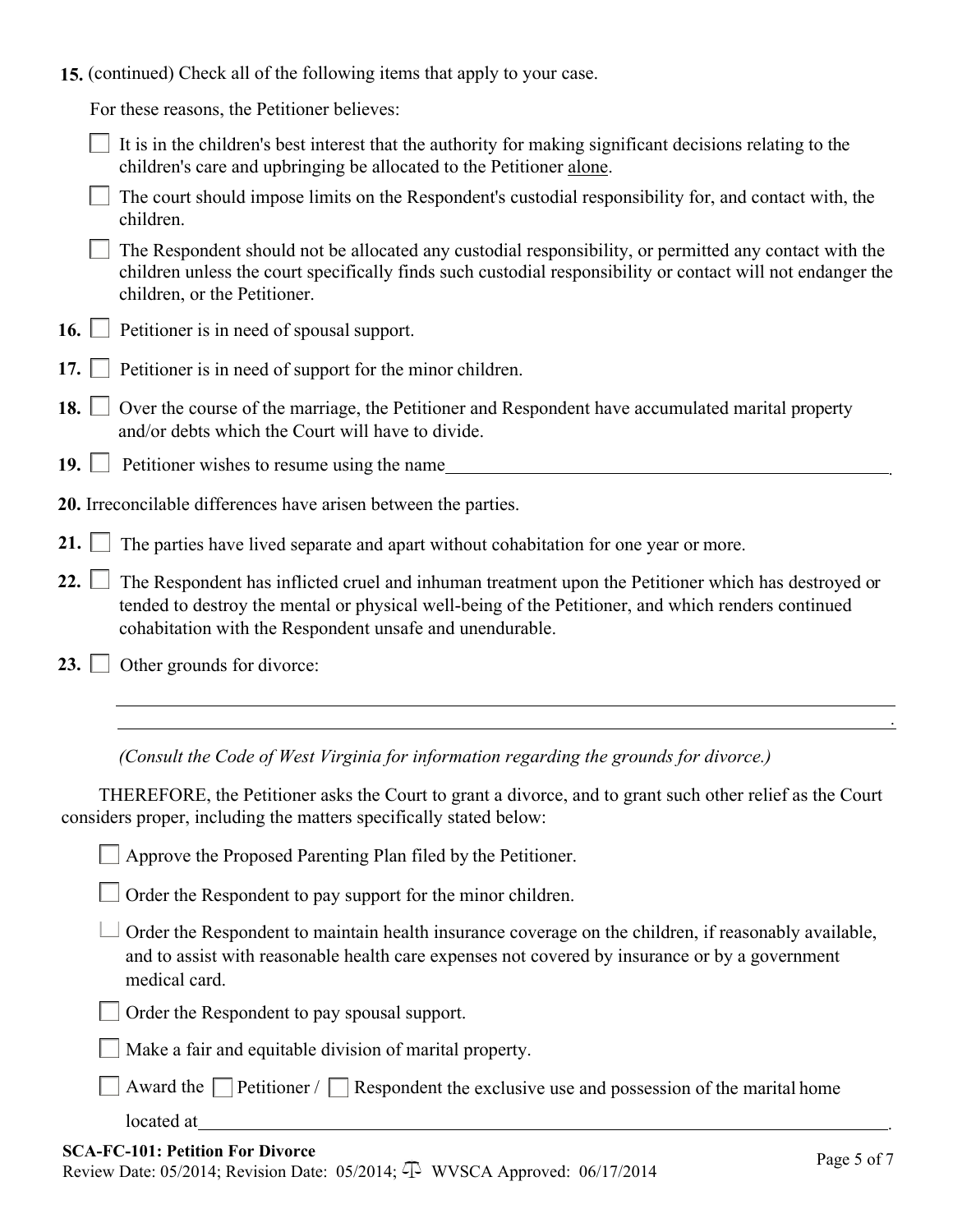Award the  $\Box$  Petitioner/  $\Box$  Respondent the exclusive use and possession of the following motor vehicles: .

Award the **Petitioner/** Respondent the exclusive use and possession of the furniture, furnishings and appliances located in the marital home.

 $\Box$  Award the Petitioner the exclusive use, possession, and ownership of the following marital property:

| <b>Description of Property</b> | <b>Estimated Value</b> |
|--------------------------------|------------------------|
|                                |                        |
|                                |                        |
|                                |                        |
|                                |                        |
|                                |                        |

 $\Box$  Order that the Petitioner be held solely responsible for the following debts:

| <b>Description of Debt</b> | <b>Amount Owed</b> |
|----------------------------|--------------------|
|                            |                    |
|                            |                    |
|                            |                    |
|                            |                    |
|                            |                    |

 $\Box$  Order that the Respondent be held solely responsible for the following debts:

| <b>Description of Debt</b> | <b>Amount Owed</b> |
|----------------------------|--------------------|
|                            |                    |
|                            |                    |
|                            |                    |
|                            |                    |
|                            | ື                  |

Prohibit the Respondent from conveying or otherwise disposing of any marital property prior to the  $\Box$ time the Court divides the property.

Grant Petitioner the right to resume using the name  $\Box$ 

Prohibit the Respondent from annoying, abusing, threatening, or interfering with the personal liberty and safety of the Petitioner.

#### **SCA-FC-101: Petition For Divorce**